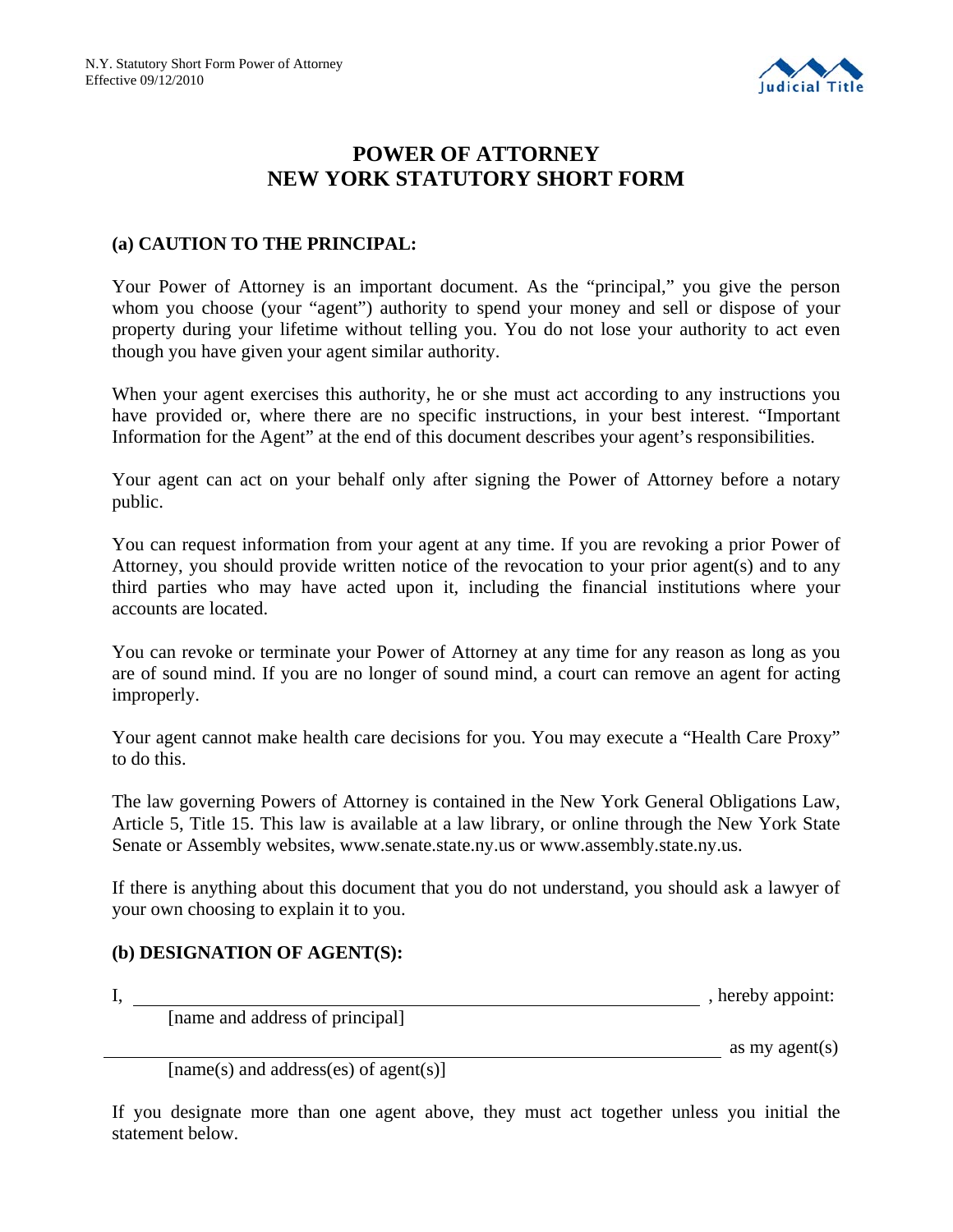

( ) My agents may act SEPARATELY.

## **(c) DESIGNATION OF SUCCESSOR AGENT(S): (OPTIONAL)**

If every agent designated above is unable or unwilling to serve, I appoint as my successor agent(s):

 $[name(s)$  and address(es) of successor agent(s)]

Successor agents designated above must act together unless you initial the statement below.

( ) My successor agents may act SEPARATELY.

 You may provide for specific succession rules in this section. Insert specific succession provisions here:

**(d) This POWER OF ATTORNEY** shall not be affected by my subsequent incapacity unless I have stated otherwise below, under 'Modifications".

**(e) This POWER OF ATTORNEY** does not revoke any Powers of Attorney previously executed by me unless I have stated otherwise below, under "Modifications."

If you do not intend to revoke your prior Powers of Attorney, and if you have granted the same authority in this Power of Attorney as you granted to another agent in a prior Power of Attorney, each agent can act separately unless you indicate under "Modifications" that the agents with the same authority are to act together.

### **(f) GRANT OF AUTHORITY:**

To grant your agent some or all of the authority below, either

(1) Initial the bracket at each authority you grant, or

(2) Write or type the letters for each authority you grant on the blank line at (P), and initial the bracket at (P). If you initial (P), you do not need to initial the other lines.

I grant authority to my agent(s) with respect to the following subjects as defined in sections  $5\neg$ 1502A through 5-l502N of the New York General Obligations Law:

- $($   $)$   $(A)$  real estate transactions;
- ( $\Box$ ) (B) chattel and goods transactions;
- $(C)$  bond, share, and commodity transactions;
- ( $\Box$ ) (D) banking transactions;
- ( $\qquad$ ) (E) business operating transactions;
- $($  (F) insurance transactions;
- $($   $)$   $(G)$  estate transactions;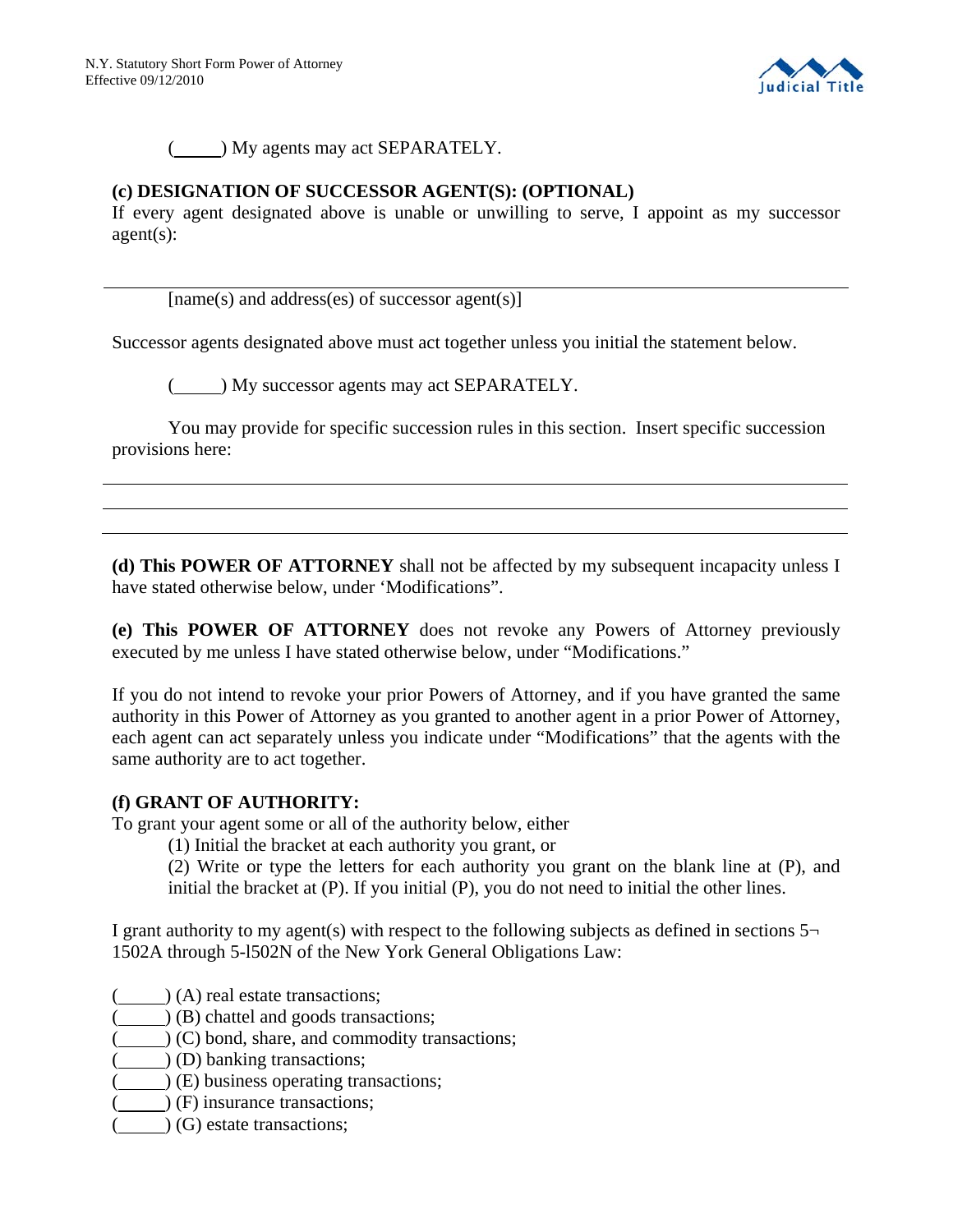

 $($  (H) claims and litigation;

( ) (I) personal and family maintenance. If you grant your agent this authority, it will allow the agent to make gifts that you customarily have made to individuals, including the agent, and charitable organizations. The total amount of all such gifts in any one calendar year cannot exceed five hundred dollars;

 $($   $)$  (J) benefits from governmental programs or civil or military service;

( ) (K) health care billing and payment matters; records, reports, and statements;

 $($ ( $)$  (L) retirement benefit transactions;

 $\left(\_\_\_\right)$  (M) tax matters;

 $\frac{1}{1}$  (N) all other matters:

 $($  (b) full and unqualified authority to my agent(s) to delegate any or all of the foregoing powers to any person or persons whom my agent(s) select;

( ) (P) EACH of the matters identified by the following letters . You need not initial the other lines if you initial line (P).

**(g) MODIFICATIONS: (OPTIONAL)** In this section, you may make additional provisions, including language to limit or supplement authority granted to your agent.

However, you cannot use this Modifications section to grant your agent authority to make gifts or changes to interests in your property. If you wish to grant your agent such authority, you MUST complete the Statutory Gifts Rider.

### **(h) CERTAIN GIFTS TRANSACTIONS: STATUTORY GIFTS RIDER (OPTIONAL)**

In order to authorize your agent to make gifts in excess of an annual total of \$500 for all gifts described in (I) of the grant of authority section of this document (under personal and family maintenance), you must initial the statement below and execute a Statutory Gifts Rider at the same time as this instrument. Initialing the statement below by itself does not authorize your agent to make gifts. The preparation of the Statutory Gifts Rider should be supervised by a lawyer.

 $($  (SGR) I grant my agent authority to make gifts in accordance with the terms and conditions of the Statutory Gifts Rider that supplements this statutory Power of Attorney.

### **(i) DESIGNATION OF MONITOR(S): (OPTIONAL)**

IF YOU WISH TO APPOINT MONITOR(S), INITIAL AND FILL IN THE SECTION BELOW:

| I wish to designate    | whose |
|------------------------|-------|
| $address(es)$ is (are) |       |

.<br>1960 - Paul Barbara, politikar eta biztanleria (h. 1900).<br>1960 - John Barbara, politikar eta biztanleria (h. 1900).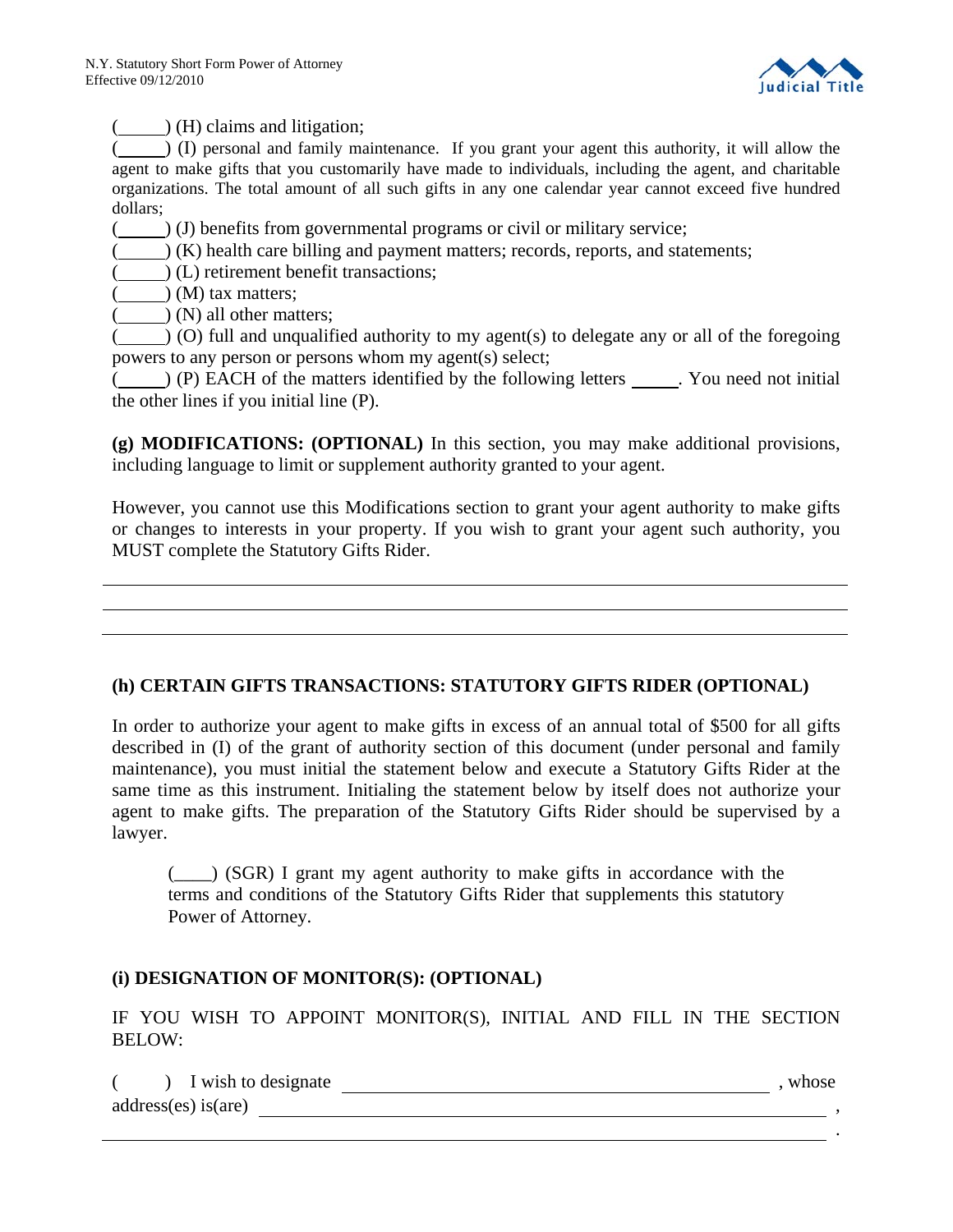

as monitor(s). Upon the request of the monitor(s), my agent(s) must provide the monitor(s) with a copy of the power of attorney and a record of all transactions done or made on my behalf. Third parties holding records of such transactions shall provide the records to the monitor(s) upon request.

**(j) COMPENSATION OF AGENT(S): (OPTIONAL)** Your agent is entitled to be reimbursed from your assets for reasonable expenses incurred on your behalf. If you ALSO wish your agent(s) to be compensated from your assets for services rendered on your behalf, initial the statement below. If you wish to define "reasonable compensation", you may do so above, under "Modifications."

( ) My agent(s) shall be entitled to reasonable compensation for services rendered.

**(k) ACCEPTANCE BY THIRD PARTIES:** I agree to indemnify the third party for any claims that may arise against the third party because of reliance on this Power of Attorney. I understand that any termination of this Power of Attorney, whether the result of my revocation of the Power of Attorney or otherwise, is not effective as to a third party until the third party has actual notice or knowledge of the termination.

**(l) TERMINATION:** This Power of Attorney continues until I revoke it or it is terminated by my death or other event described in section 5-1511 of the General Obligations Law.

Section 5-1511 of the General Obligations Law describes the manner in which you may revoke your Power of Attorney, and the events which terminate the Power of Attorney.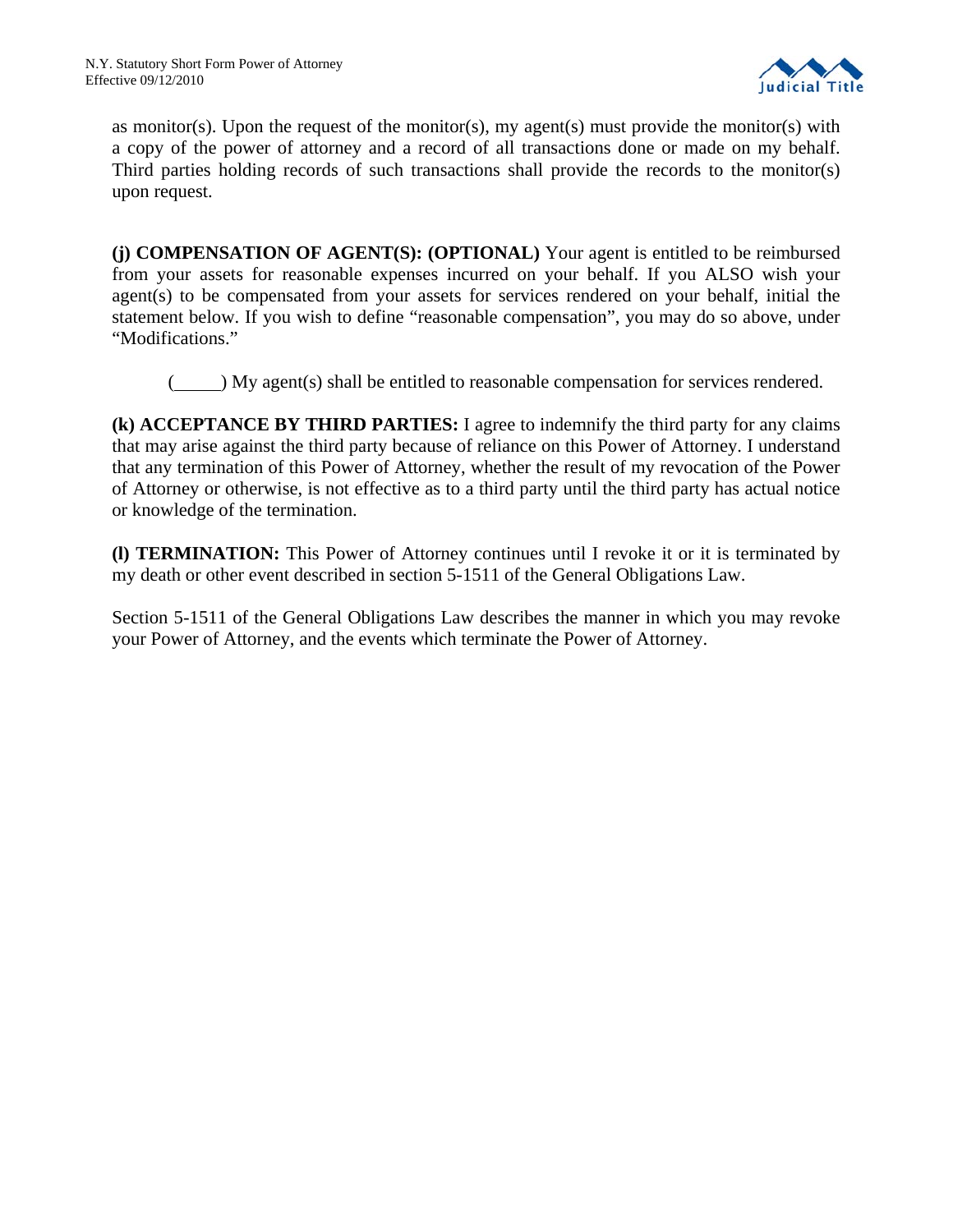

## **(m) SIGNATURE AND ACKNOWLEDGMENT:**

| In Witness Whereof I have hereunto signed my name on | .20 |  |
|------------------------------------------------------|-----|--|
| PRINCIPAL signs here:                                |     |  |

State of New York  $Countv$  of  $s.$ 

On the day of in the year before me, the undersigned, personally appeared , personally known to me or proved to me on the basis of satisfactory evidence to be the individual(s) whose name(s) is (are) subscribed to the within instrument and acknowledged to me that he/she/they executed the same in his/her/their capacity(ies), and that by his/her their signature(s) on the instrument, the individual(s), or the person upon behalf of which the individual(s) acted, executed the instrument.

\_\_\_\_\_\_\_\_\_\_\_\_\_\_\_\_\_\_\_\_\_\_\_\_\_\_\_\_\_\_\_\_\_\_\_\_\_\_\_\_\_\_\_\_\_\_\_\_ Signature and Office of individual taking acknowledgment

## **(n) IMPORTANT INFORMATION FOR THE AGENT:**

When you accept the authority granted under this Power of Attorney, a special legal relationship is created between you and the principal. This relationship imposes on you legal responsibilities that continue until you resign or the Power of Attorney is terminated or revoked. You must:

(1) act according to any instructions from the principal, or, where there are no instructions, in the principal's best interest;

(2) avoid conflicts that would impair your ability to act in the principal's best interest;

(3) keep the principal's property separate and distinct from any assets you own or control, unless otherwise permitted by law;

(4) keep a record or all receipts, payments, and transactions conducted for the principal; and

(5) disclose your identity as an agent whenever you act for the principal by writing or printing the principal's name and signing your own name as "agent" in either of the following manners: (Principal's Name) by (Your Signature) as Agent, or (Your Signature) as Agent for (Principal's Name).

You may not use the principal's assets to benefit yourself or anyone else or make gifts to yourself or anyone else unless the principal has specifically granted you that authority in this document, which is either a Statutory Gifts Rider attached to a statutory Short Form Power of Attorney or a non-statutory Power of Attorney. If you have that authority, you must act according to any instructions of the principal or, where there are no such instructions, in the principal's best interest. You may resign by giving written notice to the principal and to any coagent, successor agent, monitor if one has been named in this document, or the principal's guardian if one has been appointed. If there is anything about this document or your responsibilities that you do not understand, you should seek legal advice.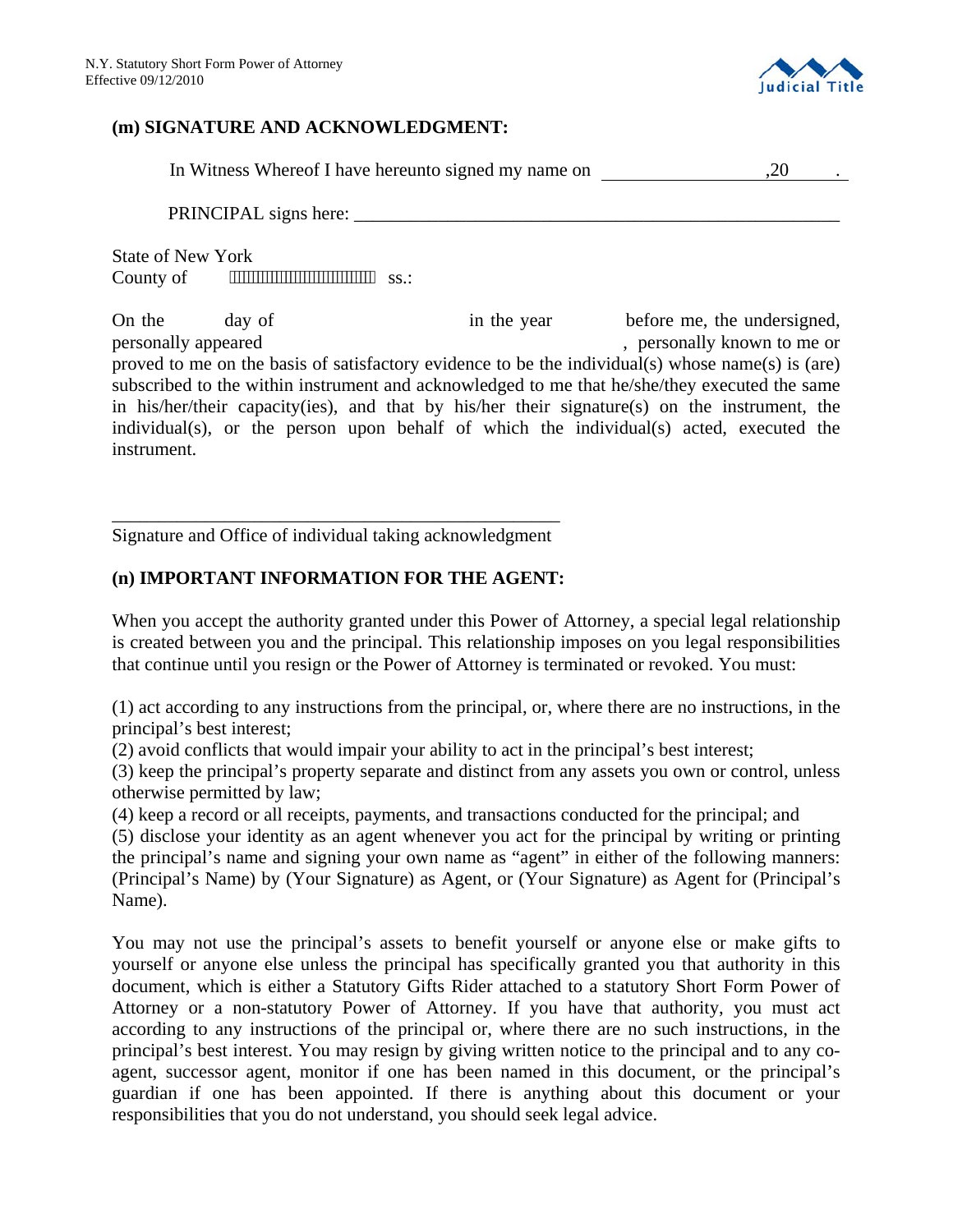

Liability of agent:

The meaning of the authority given to you is defined in New York's General Obligations Law, Article 5, Title 15. If it is found that you have violated the law or acted outside the authority granted to you in the Power of Attorney, you may be liable under the law for your violation.

**(o) AGENT'S SIGNATURE AND ACKNOWLEDGMENT OF APPOINTMENT:** It is not required that the principal and the agent(s) sign at the same time, nor that multiple agents sign at the same time.

I/we, have read the foregoing Power of Attorney. I am/we are the person(s) identified therein as agent(s) for the principal named therein.

\_\_\_\_\_\_\_\_\_\_\_\_\_\_\_\_\_\_\_\_\_\_\_\_\_\_\_\_\_\_\_\_\_\_\_\_\_\_\_\_\_\_\_\_\_

\_\_\_\_\_\_\_\_\_\_\_\_\_\_\_\_\_\_\_\_\_\_\_\_\_\_\_\_\_\_\_\_\_\_\_\_\_\_\_\_\_\_\_\_\_

I/we acknowledge my/our legal responsibilities.

Agent(s) sign(s) here:

State of New York County of  $\frac{1}{s}$  ss.:

On the day of in the year before me, the undersigned, personally appeared , personally known to me or proved to me on the basis of satisfactory evidence to be the individual(s) whose name(s) is (are) subscribed to the within instrument and acknowledged to me that he/she/they executed the same in his/her/their capacity(ies), and that by his/her their signature(s) on the instrument, the individual(s), or the person upon behalf of which the individual(s) acted, executed the instrument.

\_\_\_\_\_\_\_\_\_\_\_\_\_\_\_\_\_\_\_\_\_\_\_\_\_\_\_\_\_\_\_\_\_\_\_\_\_\_\_\_\_\_\_\_\_\_\_\_ Signature and Office of individual taking acknowledgment

# **(p) SUCCESSOR AGENT'S SIGNATURE AND ACKNOWLEDGEMENT OF APPOINTMENT:**

It is not required that the principal and the successor agent(s), if any, sign at the same time, nor that multiple successor agents sign at the same time. Furthermore, successor agents cannot use this Power of Attorney unless the agent(s) designated above is/are unable or unwilling to serve.

I/we, have read the foregoing Power of Attorney, I am/we are the person(s) identified therein as successor agent(s) for the principal named therein.

I/we acknowledge my/our legal responsibilities.

Agent(s) sign(s) here: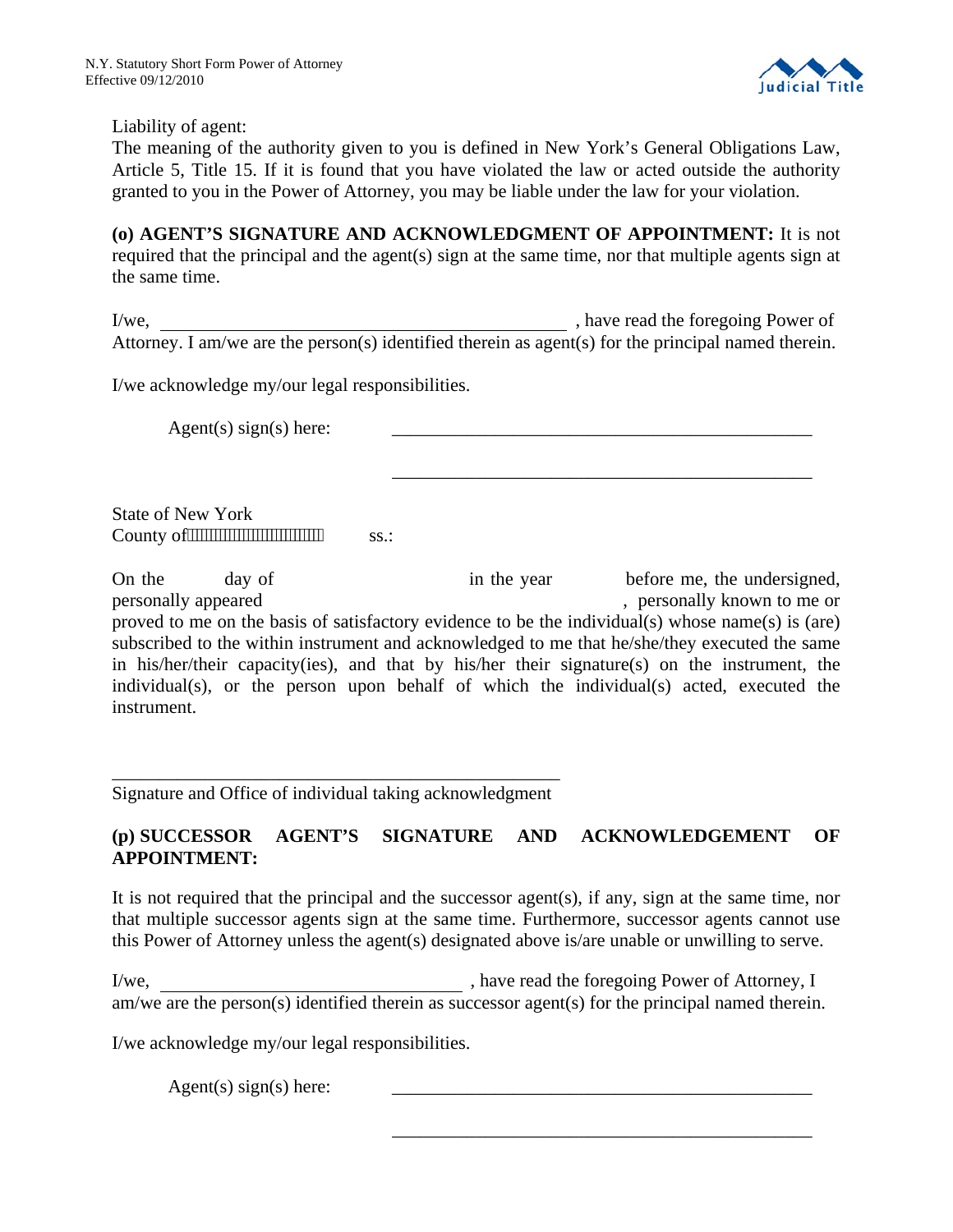

State of New York County of **COUNTY** of **SS.**:

On the day of in the year before me, the undersigned, personally appeared , personally known to me or proved to me on the basis of satisfactory evidence to be the individual(s) whose name(s) is (are) subscribed to the within instrument and acknowledged to me that he/she/they executed the same in his/her/their capacity(ies), and that by his/her their signature(s) on the instrument, the individual(s), or the person upon behalf of which the individual(s) acted, executed the instrument.

\_\_\_\_\_\_\_\_\_\_\_\_\_\_\_\_\_\_\_\_\_\_\_\_\_\_\_\_\_\_\_\_\_\_\_\_\_\_\_\_\_\_\_\_\_\_\_\_ Signature and Office of individual taking acknowledgment

State of New York County of  $\cdots$  ss.:

On the day of in the year before me, the undersigned, personally appeared **the contract of the contract of the contract of the contract of the contract of the contract of the contract of the contract of the contract of the contract of the contract of the contract of the contr** proved to me on the basis of satisfactory evidence to be the individual(s) whose name(s) is (are) subscribed to the within instrument and acknowledged to me that he/she/they executed the same in his/her/their capacity(ies), and that by his/her their signature(s) on the instrument, the individual(s), or the person upon behalf of which the individual(s) acted, executed the instrument.

\_\_\_\_\_\_\_\_\_\_\_\_\_\_\_\_\_\_\_\_\_\_\_\_\_\_\_\_\_\_\_\_\_\_\_\_\_\_\_\_\_\_\_\_\_\_\_\_ Signature and Office of individual taking acknowledgment

RETURN BY MAIL TO: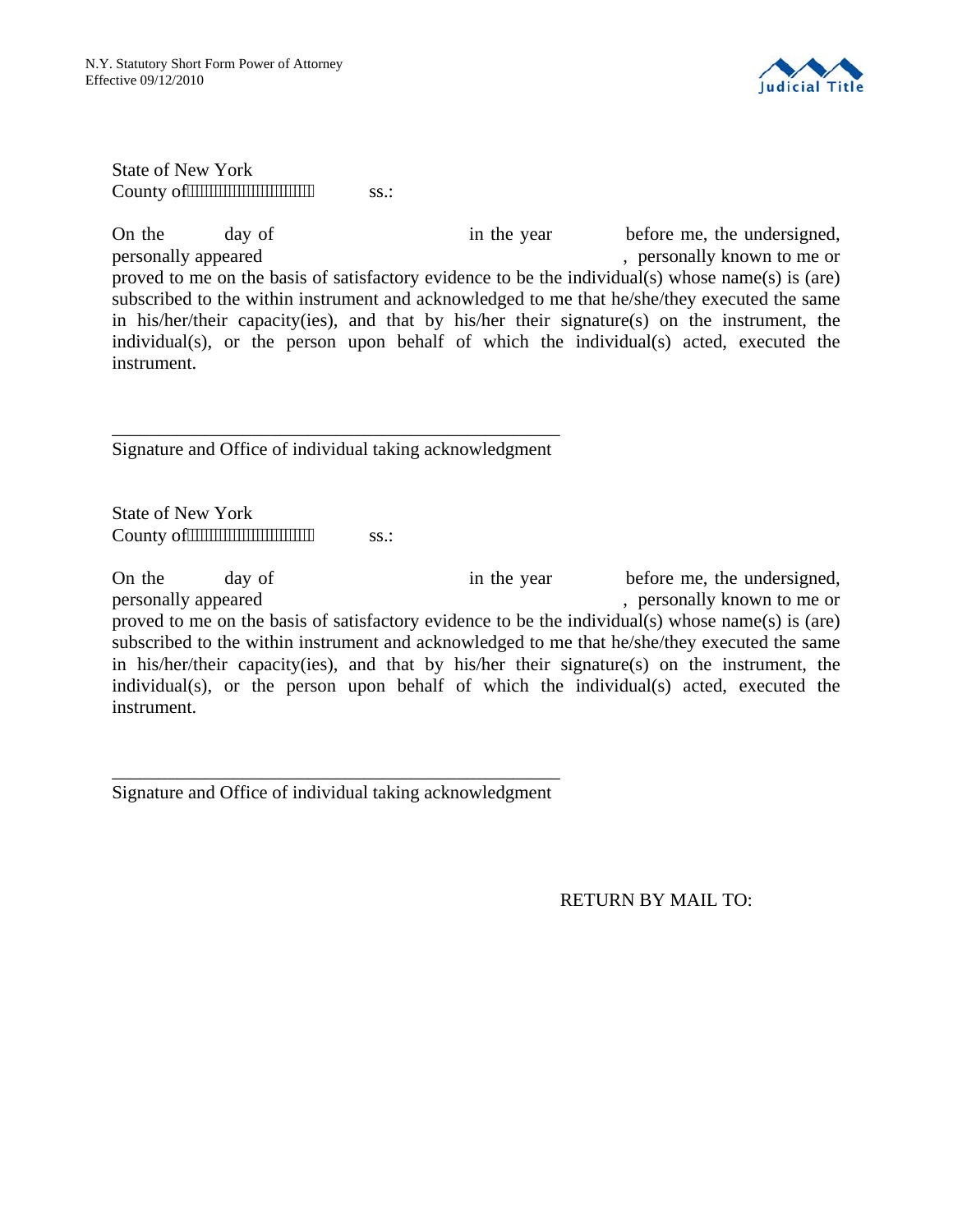

# **NEW YORK STATUTORY POWER OF ATTORNEY AFFIDAVIT AS TO POWER OF ATTORNEY**

STATE OF COUNTY OF """""""""""""""""" ss:

, being duly sworn, deposes and says as follows:

1. This affidavit is made in connection with the (transfer)(mortgage) of property known as

, in

### , New York to

- 2. I am (the)(an) agent named in the Power of Attorney (hereafter "Power of Attorney") made by , as principal (the "Principal"), dated
- 3. I do not have actual notice that the Power of Attorney has been modified in any way that would affect my ability to authorize or engage in the present transaction for which the Power of Attorney is being used, or notice of any facts indicating that the Power of Attorney has been so modified.
- 4. I do not have actual notice of the termination or revocation of the Power of Attorney, or notice of any facts indicating that the Power of Attorney has been terminated or revoked, and the Power of Attorney remains in full force and effect.
- 5. If the Principal has been my spouse, we are not divorced and our marriage has not been annulled.

\_\_\_\_\_\_\_\_\_\_\_\_\_\_\_\_\_\_\_\_\_\_\_\_\_\_\_\_\_\_\_\_\_\_\_\_

6. If I am a successor agent, the prior agent is no longer able or willing to serve.

Sworn to before me this day of """""""""",  $20$ 

\_\_\_\_\_\_\_\_\_\_\_\_\_\_\_\_\_\_\_\_\_\_\_\_\_\_\_\_

Notary Public

**NOTE:** If multiple agents are appointed, an affidavit is to be executed by each agent.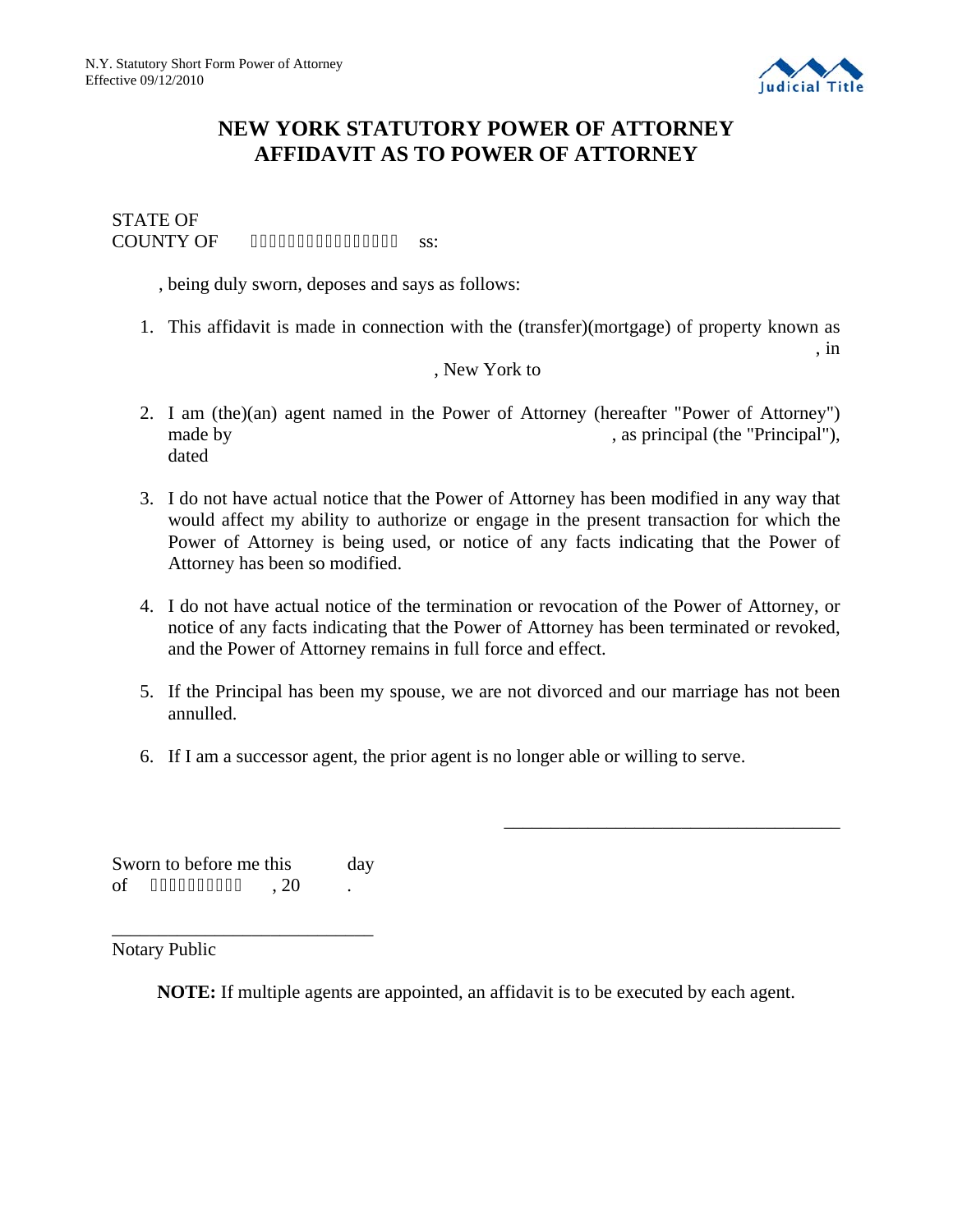

# **POWER OF ATTORNEY NEW YORK STATUTORY GIFTS RIDER AUTHORIZATION FOR CERTAIN GIFT TRANSACTIONS**

Attached to a New York Statutory Short Form Power of Attorney dated **""""""""""** made by

**CAUTION TO THE PRINCIPAL:** This OPTIONAL rider allows you to authorize your agent to make gifts in excess of an annual total of \$500 for all gifts described in (I) of the grant of authority section of the statutory short form Power of Attorney (under personal and family maintenance), or certain other gift transactions during your lifetime. You do not have to execute this rider if you only want your agent to make gifts described in (I) of the grant of authority section of the statutory short form Power of Attorney and you initialed "(I)" on that section of the form. Granting any of the following authority to your agent gives your agent the authority to take actions which could significantly reduce your property or change how your property is distributed at your death. "Certain gift transactions" are described in section 5-1514 of the General Obligations Law. This Gifts Rider does not require your agent to exercise granted authority, but when he or she exercises this authority, he or she must act according to any instructions you provide, or otherwise in your best interest.

This Gifts Rider and the Power of Attorney it supplements must be read together as a single instrument.

Before signing this document authorizing your agent to make gifts, you should seek legal advice to ensure that your intentions are clearly and properly expressed.

# **(a) GRANT OF LIMITED AUTHORITY TO MAKE GIFTS:**

Granting gifting authority to your agent gives your agent the authority to take actions which could significantly reduce your property.

If you wish to allow your agent to make gifts to himself or herself, you must separately grant that authority in subdivision (c) below.

To grant your agent the gifting authority provided below, initial the bracket to the left of the authority.

( ) I grant authority to my agent to make gifts to my spouse, children and more remote descendants, and parents, not to exceed, for each donee, the annual federal gift tax exclusion amount pursuant to the Internal Revenue Code. For gifts to my children and more remote descendants, and parents, the maximum amount of the gift to each donee shall not exceed twice the gift tax exclusion amount, if my spouse agrees to split gift treatment pursuant to the Internal Revenue Code.

This authority must be exercised pursuant to my instructions, or otherwise for purposes which the agent reasonably deems to be in my best interest.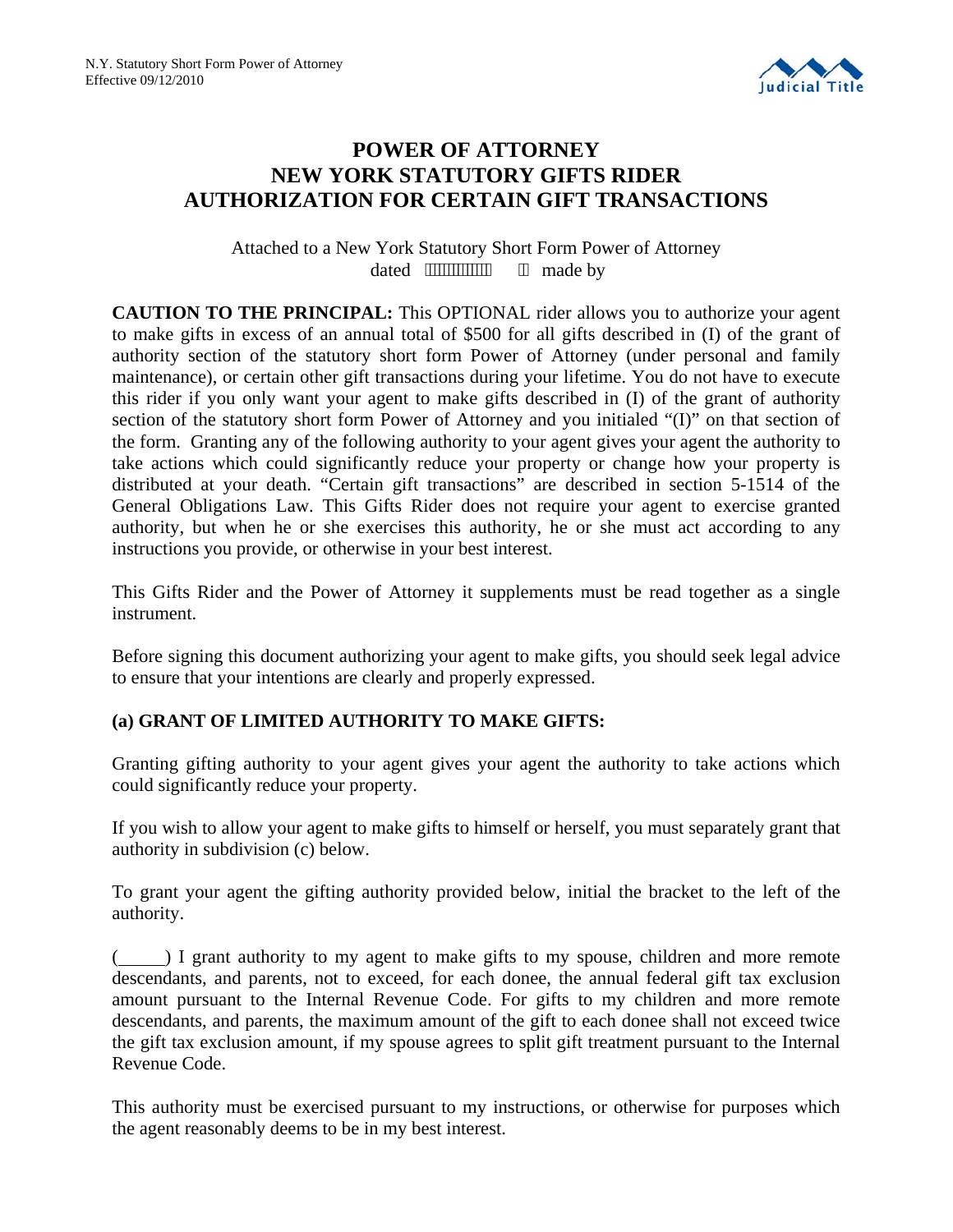

## **(b) MODIFICATIONS:**

Use this section if you wish to authorize gifts in amounts smaller than the gift tax exclusion amount, in amounts in excess of the gift tax exclusion amount, gifts to other beneficiaries, or other gift transactions.

Granting such authority to your agent gives your agent the authority to take actions which could significantly reduce your property and/or change how your property is distributed at your death. If you wish to authorize your agent to make gifts or transfers to himself or herself, you must separately grant that authority in subdivision (c) below.

( $\Box$ ) I grant the following authority to my agent to make gifts or transfers pursuant to my instructions, or otherwise for purposes which the agent reasonably deems to be in my best interest.

# **(c) GRANT OF SPECIFIC AUTHORITY FOR AN AGENT TO MAKE GIFTS TO HIMSELF OR HERSELF: (OPTIONAL)**

If you wish to authorize your agent to make gifts to himself or herself, you must grant that authority in this section, indicating to which agent(s) the authorization is granted, and any limitations and guidelines.

( ) I grant specific authority for the following agent(s) to make the following gifts to himself or herself:

This authority must be exercised pursuant to my instructions, or otherwise for purposes which the agent reasonably deems to be in my best interest.

**(d) ACCEPTANCE BY THIRD PARTIES:** I agree to indemnify the third party for any claims that may arise against the third party because of reliance on this Statutory Gifts Rider.

### **(e) SIGNATURE OF PRINCIPAL AND ACKNOWLEDGMENT:**

In Witness Whereof I have hereunto signed my name on  $\frac{1}{\sqrt{2}}$ , 20 .

PRINCIPAL signs here: